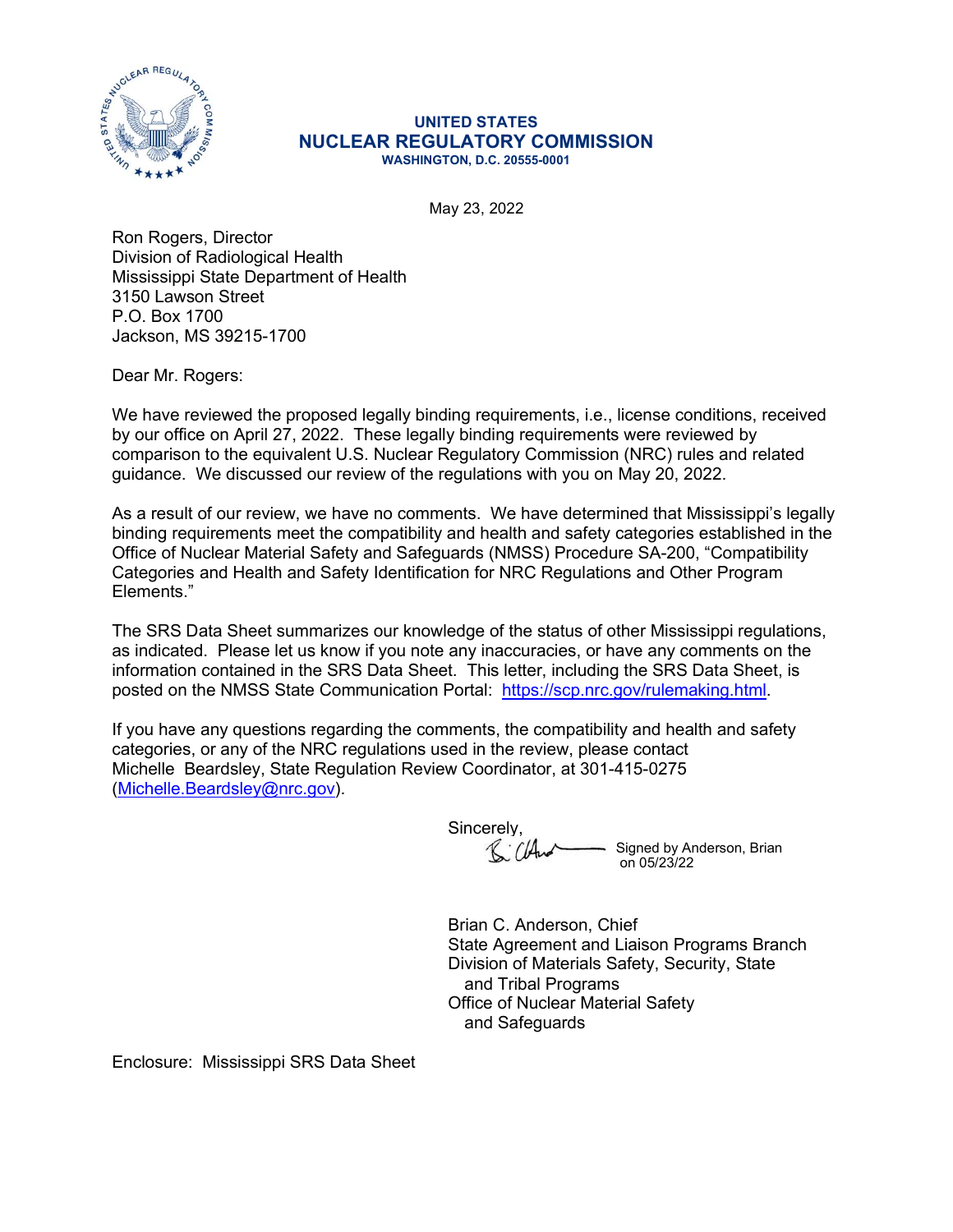## STATE REGULATION STATUS

| [1 amendment(s) reviewed identified by a *at the |  |
|--------------------------------------------------|--|
| beginning of the equivalent NRC requirement.]    |  |

|                | State: Mississippi                                                                                                                                     | <b>STATE REGULATION STATUS</b>        |                                   |                                          | Tracking Ticket Number: 22-35                                                  |  |
|----------------|--------------------------------------------------------------------------------------------------------------------------------------------------------|---------------------------------------|-----------------------------------|------------------------------------------|--------------------------------------------------------------------------------|--|
|                | [1 amendment(s) reviewed identified by a *at the<br>beginning of the equivalent NRC requirement.]                                                      |                                       |                                   | Date:                                    |                                                                                |  |
| <b>RATS ID</b> | <b>NRC Chronology Identification</b>                                                                                                                   | Date Due for<br><b>State Adoption</b> | Incoming<br>Letter                | Outgoing<br>Package                      | <b>Notes</b>                                                                   |  |
| 1991-1         | Safety Requirements for Radiographic Equipment<br>Part 34<br>55 FR 843<br>(Superceded by 1997-5)                                                       | 01/10/1994                            | Final <sup>1</sup><br>ML010590507 | No Comments<br>11/16/2001<br>ML013230431 | Mississippi has adopted Final<br>Regulations equivalent to RATS ID:<br>1997-5. |  |
| 1991-2         | ASNT Certification of Radiographers<br>Part 34<br>56 FR 11504<br>(Superceded by 1997-5)                                                                | none                                  | Not Required                      | Not Required                             | Mississippi has adopted Final<br>Regulations equivalent to RATS ID:<br>1997-5. |  |
| 1991-3         | Standards for Protection Against Radiation<br>Part 20<br>56 FR 23360; 56 FR 61352; 57 FR 38588; 57 FR<br>57877; 58 FR 67657; 59 FR 41641; 60 FR 20183; | 01/01/1994                            | Final <sup>1</sup><br>ML010590507 | No Comments<br>11/16/2001<br>ML013230431 |                                                                                |  |
|                | Notification of Incidents<br>Parts 20, 30, 31, 34, 39, 40, and 70                                                                                      | 10/15/1994                            | Final <sup>1</sup><br>ML010590507 | No Comments<br>11/16/2001<br>ML013230431 |                                                                                |  |
| 1991-4         | 56 FR 64980;                                                                                                                                           |                                       |                                   |                                          |                                                                                |  |
| 1992-1         | Quality Management Program and<br>Misadministrations<br>Part 35<br>56 FR 34104<br>(Superceded by 2002-2)                                               | 01/27/1995                            | Final <sup>1</sup><br>ML010590507 | No Comments<br>11/16/2001<br>ML013230431 | Mississippi has adopted Final<br>Regulations equivalent to RATS ID:<br>2002-2. |  |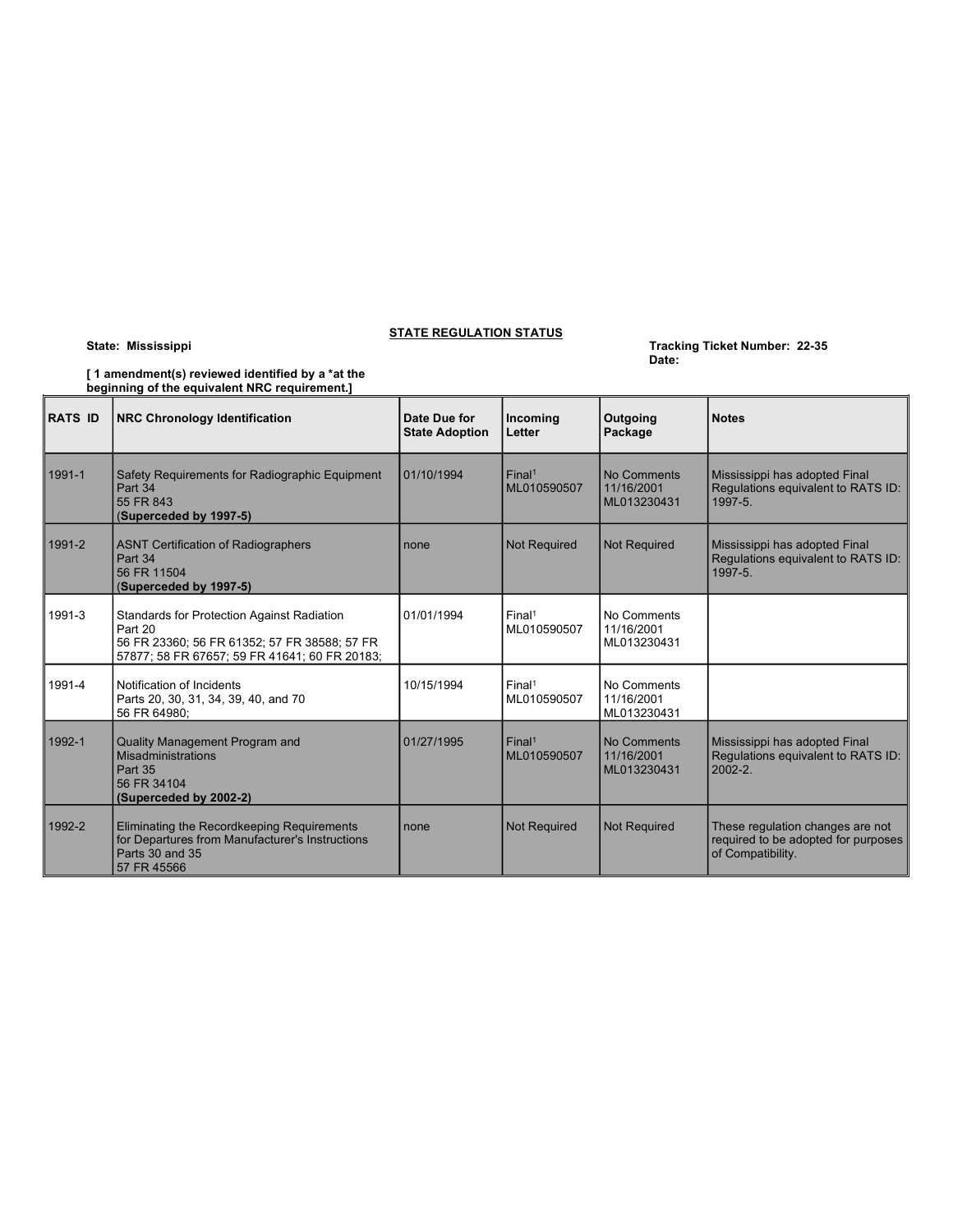| RATS ID    | <b>NRC Chronology Identification</b>                                                                                                                               | Date Due for<br><b>State Adoption</b> | Incoming<br>Letter                | Outgoing<br>Package                      | <b>Notes</b>                                                                                  |  |  |
|------------|--------------------------------------------------------------------------------------------------------------------------------------------------------------------|---------------------------------------|-----------------------------------|------------------------------------------|-----------------------------------------------------------------------------------------------|--|--|
| 1993-1     | Decommissioning Recordkeeping and License<br>Termination: Documentation Additions [Restricted<br>areas and spill sites]<br>Parts 30 and 40<br>58 FR 39628          | 10/25/1996                            | Final <sup>1</sup><br>ML010590507 | No Comments<br>11/16/2001<br>ML013230431 |                                                                                               |  |  |
| 1993-2     | Licensing and Radiation Safety Requirements for<br>Irradiators<br>Part 36<br>58 FR 7715                                                                            | 07/01/1996                            | Final <sup>1</sup><br>ML010590507 | No Comments<br>11/16/2001<br>ML013230431 |                                                                                               |  |  |
| 1993-3     | Definition of Land Disposal and Waste Site QA<br>Program<br>Part 61<br>58 FR 33886                                                                                 | 07/22/1996                            | Not Applicable <sup>2</sup>       | Not Applicable                           | Mississippi does not have any<br>licensees subject to these<br>regulations. (See SECY-95-112) |  |  |
| $1994 - 1$ | Self-Guarantee as an Additional Financial<br>Mechanism<br>Parts 30, 40, and 70<br>58 FR 68726; 59 FR 1618                                                          | none                                  | Final <sup>1</sup><br>ML010590507 | No Comments<br>11/16/2001<br>ML013230431 | These regulation changes are not<br>required to be adopted for purposes<br>of Compatibility.  |  |  |
| $1994-2$   | Uranium Mill Tailings Regulations: Conforming<br>NRC Requirements to EPA Standards<br>Part 40<br>59 FR 28220                                                       | 07/01/1997                            | Not Applicable                    | Not Applicable                           | Mississippi does not have authority<br>to regulate this material under its<br>Agreement.      |  |  |
| 1994-3     | Timeliness in Decommissioning Material Facilities<br>Parts 30, 40, and 70<br>59 FR 36026                                                                           | 08/15/1997                            | Final <sup>1</sup><br>ML010590507 | No Comments<br>11/16/2001<br>ML013230431 |                                                                                               |  |  |
| 1995-1     | Preparation, Transfer for Commercial Distribution,<br>and Use of Byproduct Material for Medical Use<br>Parts 30, 32, and 35<br>59 FR 61767; 59 FR 65243; 60 FR 322 | 01/01/1998                            | Final<br>ML091540220              | No Comments<br>07/21/2009<br>ML091670024 |                                                                                               |  |  |

2 and 2 and 2 and 2 and 2 and 2 and 2 and 2 and 2 and 2 and 2 and 2 and 2 and 2 and 2 and 2 and 2 and 2 and 2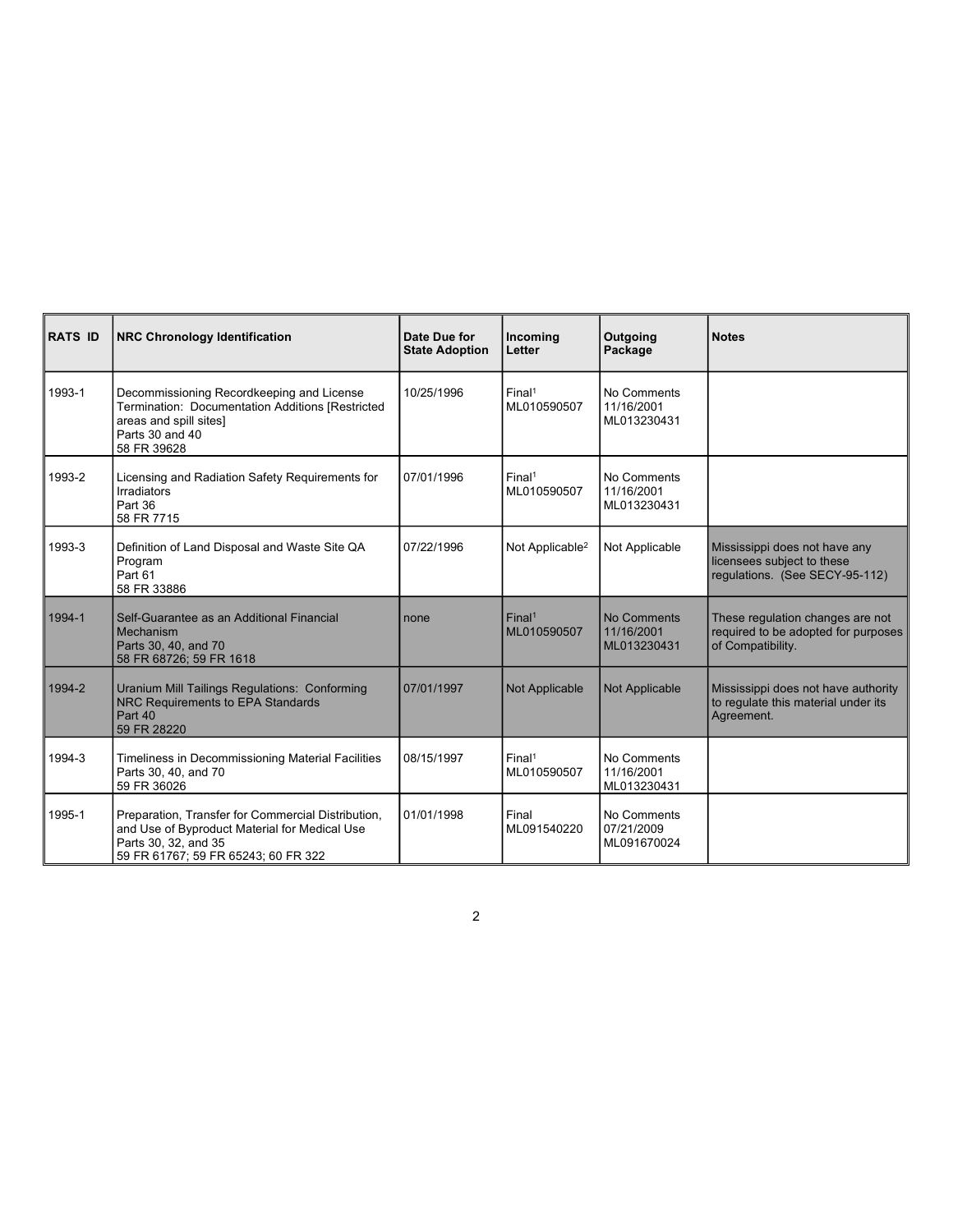| RATS ID | <b>NRC Chronology Identification</b>                                                                                                                      | Date Due for<br><b>State Adoption</b> | Incoming<br>Letter                | Outgoing<br>Package                      | <b>Notes</b>                                                                   |  |
|---------|-----------------------------------------------------------------------------------------------------------------------------------------------------------|---------------------------------------|-----------------------------------|------------------------------------------|--------------------------------------------------------------------------------|--|
| 1995-2  | Frequency of Medical Examinations for Use of<br><b>Respiratory Protection Equipment</b><br>Part 20<br>60 FR 7900                                          | 03/13/1998                            | Final <sup>1</sup><br>ML010590507 | No Comments<br>11/16/2001<br>ML013230431 |                                                                                |  |
| 1995-3  | Low-Level Waste Shipment Manifest Information<br>and Reporting<br>Parts 20 and 61<br>60 FR 15649; 60 FR 25983                                             | 03/01/1998                            | Final <sup>1</sup><br>ML010590507 | No Comments<br>11/16/2001<br>ML013230431 |                                                                                |  |
| 1995-4  | Performance Requirements for Radiography<br>Equipment<br>Part 34<br>60 FR 28323<br>(Superceded by 1997-5)                                                 | 06/30/1998                            | Final <sup>1</sup><br>ML010590507 | No Comments<br>11/16/2001<br>ML013230431 | Mississippi has adopted Final<br>Regulations equivalent to RATS ID:<br>1997-5. |  |
| 1995-5  | Radiation Protection Requirements: Amended<br>Definitions and Criteria<br>Parts 19 and 20<br>60 FR 36038                                                  | 08/14/1998                            | Final <sup>1</sup><br>ML010590507 | No Comments<br>11/16/2001<br>ML013230431 |                                                                                |  |
| 1995-6  | Clarification of Decommissioning Funding<br>Requirements<br>Parts 30, 40, and 70<br>60 FR 38235                                                           | 11/24/1998                            | Final <sup>1</sup><br>ML010590507 | No Comments<br>11/16/2001<br>ML013230431 |                                                                                |  |
| 1995-7  | Medical Administration of Radiation and Radioactive 10/20/1998<br><b>Materials</b><br>Parts 20 and 35<br>60 FR 48623<br>(Superceded by 2002-2 and 2005-2) |                                       |                                   |                                          |                                                                                |  |
| 1996-1  | Compatibility with the International Atomic Energy<br>Agency<br>Part 71<br>60 FR 50248; 61 FR 28724<br>(Superceded by 2004-1)                             | 04/01/1999                            |                                   |                                          |                                                                                |  |

 $3 \overline{3}$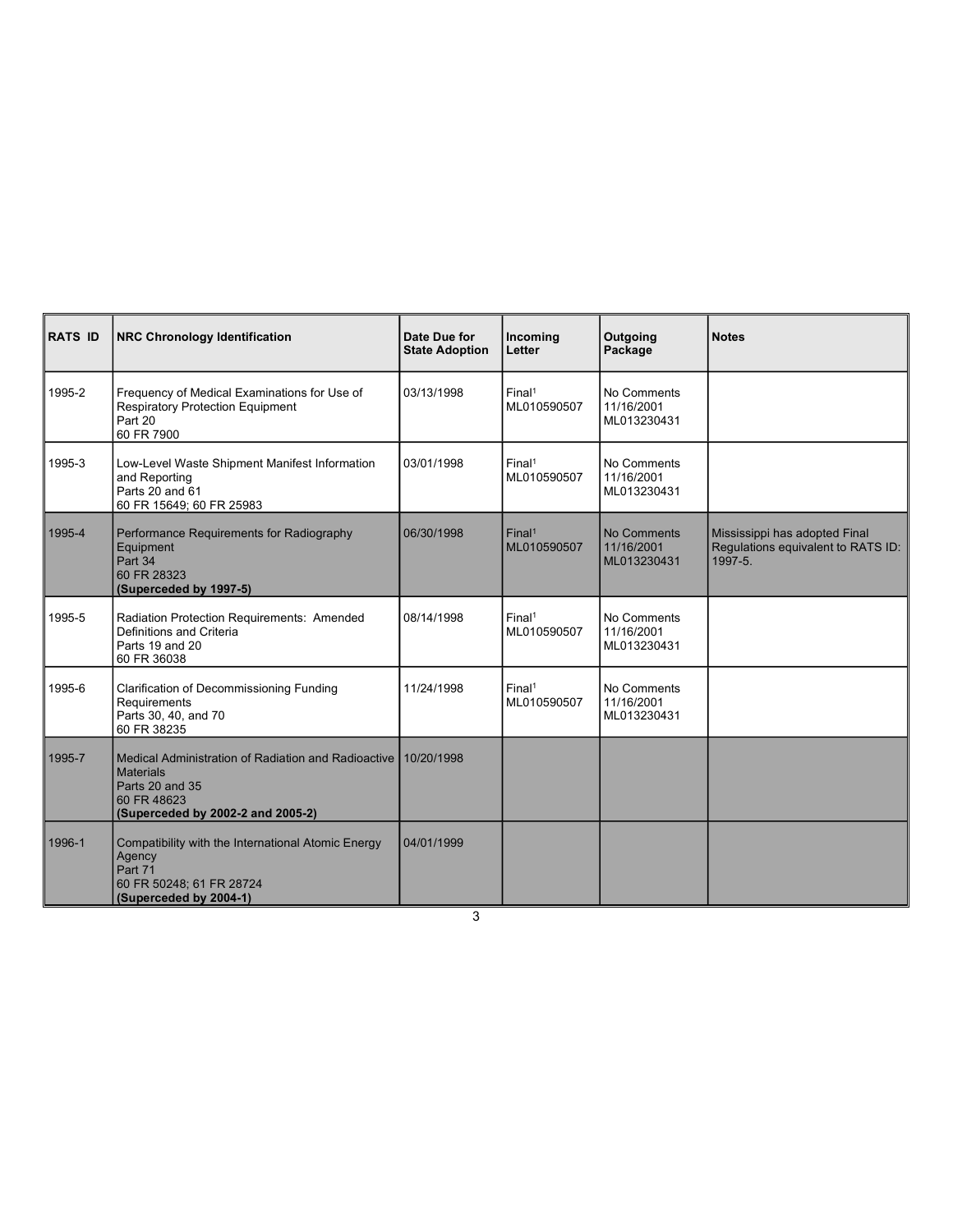| <b>RATS ID</b> | <b>NRC Chronology Identification</b>                                                                                                                          | Date Due for<br><b>State Adoption</b> | Incoming<br>Letter                | Outgoing<br>Package                      | <b>Notes</b>                                                                                                  |  |
|----------------|---------------------------------------------------------------------------------------------------------------------------------------------------------------|---------------------------------------|-----------------------------------|------------------------------------------|---------------------------------------------------------------------------------------------------------------|--|
| 1996-2         | One Time Extension of Certain Byproduct, Source<br>and Special Nuclear Materials Licenses<br>Parts 30, 40, and 70<br>61 FR 1109                               | 02/15/1999                            | Not Required                      | Not Required                             | These regulation changes are not<br>required to be adopted for purposes<br>of Compatibility.                  |  |
| 1996-3         | Termination or Transfer of Licensed Activities:<br>Recordkeeping Requirements<br>Parts 20, 30, 40, 61, and 70<br>61 FR 24669                                  | 06/17/1999                            | Final <sup>1</sup><br>ML010590507 | No Comments<br>11/16/2001<br>ML013230431 |                                                                                                               |  |
| 1997-1         | Resolution of Dual Regulation of Airborne Effluents<br>of Radioactive Materials; Clean Air Act<br>Part 20<br>61 FR 65120                                      | 01/9/2000                             | Final <sup>1</sup><br>ML010590507 | No Comments<br>11/16/2001<br>ML013230431 |                                                                                                               |  |
| 1997-2         | Recognition of Agreement State Licenses in Areas<br>Under Exclusive Federal Jurisdiction Within an<br><b>Agreement State</b><br>Part 150<br>62 FR 1662        | 02/27/2000                            | Final <sup>1</sup><br>ML010590507 | No Comments<br>11/16/2001<br>ML013230431 |                                                                                                               |  |
| 1997-3         | Criteria for the Release of Individuals Administered<br>Radioactive Material<br>Parts 20 and 35<br>62 FR 4120                                                 | 05/29/2000                            | Final <sup>1</sup><br>ML010590507 | No Comments<br>11/16/2001<br>ML013230431 |                                                                                                               |  |
| 1997-4         | <b>Fissile Material Shipments and Exemptions</b><br>Part 71<br>62 FR 5907<br>(Superceded by 2004-1)                                                           | 02/10/2000                            | Not Required                      | Not Required                             | These regulation changes are not<br>required to be adopted for purposes<br>of Compatibility. (See STP-97-078) |  |
| 1997-5         | Licenses for Industrial Radiography and Radiation<br>Safety Requirements for Industrial Radiography<br>Operations<br>Parts 30, 34, 71, and 150<br>62 FR 28947 | 06/27/2000                            | Final <sup>1</sup><br>ML010590507 | No Comments<br>11/16/2001<br>ML013230431 |                                                                                                               |  |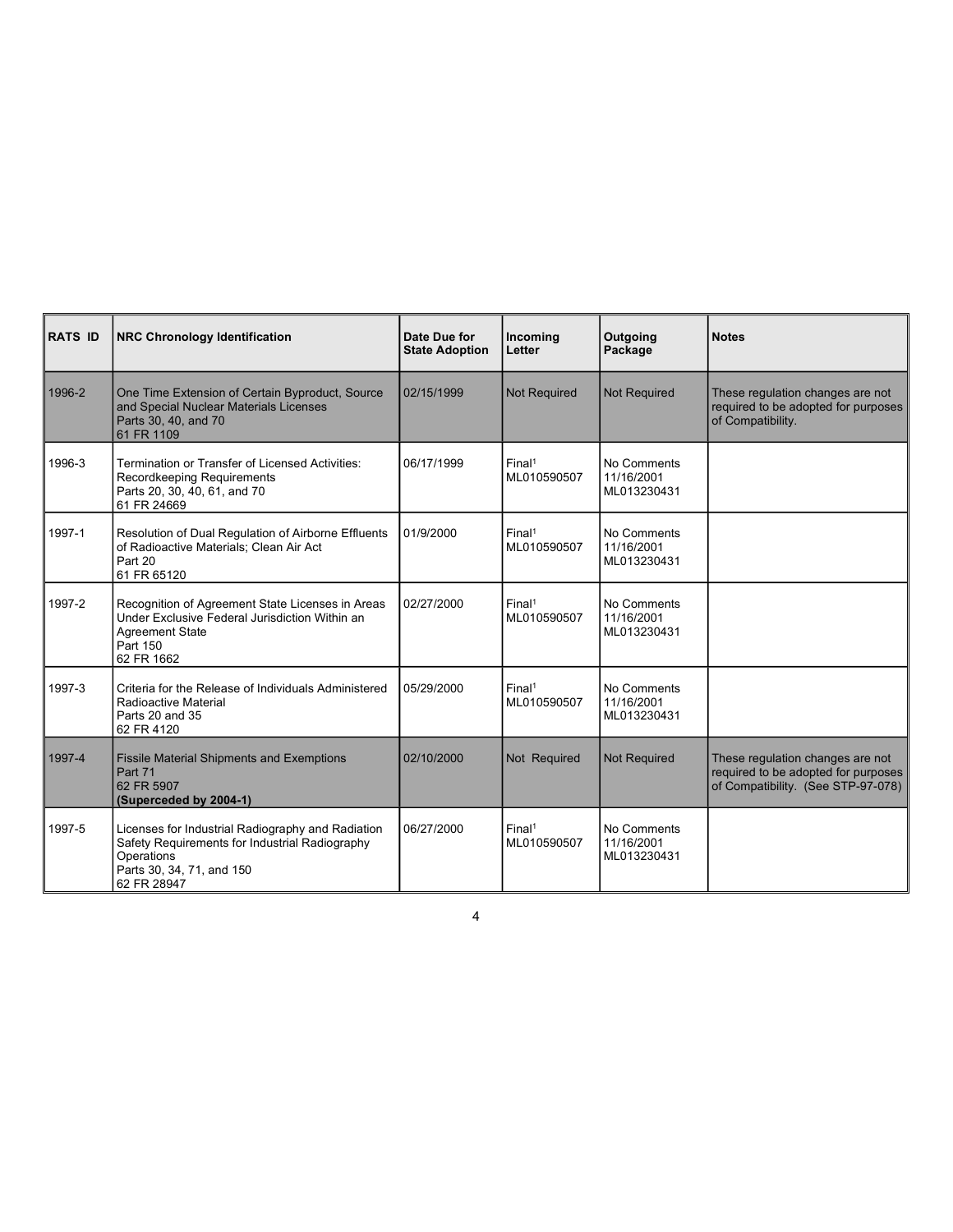| RATS ID | <b>NRC Chronology Identification</b>                                                                                                         | Date Due for<br><b>State Adoption</b> | Incoming<br>Letter                | Outgoing<br>Package                      | <b>Notes</b>                                                                                                                                                                                    |
|---------|----------------------------------------------------------------------------------------------------------------------------------------------|---------------------------------------|-----------------------------------|------------------------------------------|-------------------------------------------------------------------------------------------------------------------------------------------------------------------------------------------------|
| 1997-6  | Radiological Criteria for License Termination<br>Parts 20, 30, 40, and 70<br>62 FR 39057                                                     | 08/20/2000                            | Final <sup>1</sup><br>ML010590507 | No Comments<br>11/16/2001<br>ML013230431 |                                                                                                                                                                                                 |
| 1997-7  | Exempt Distribution of a Radioactive Drug<br>Containing One Microcurie of Carbon-14 Urea<br>Part 30<br>62 FR 63634                           | 01/02/2001                            | Final <sup>1</sup><br>ML010590507 | No Comments<br>11/16/2001<br>ML013230431 |                                                                                                                                                                                                 |
| 1998-1  | Deliberate Misconduct by Unlicensed Persons<br>Parts 30, 40, 61, 70, 71, and 150<br>63 FR 1890; 63 FR 13773                                  | 02/12/2001                            | Final <sup>1</sup><br>ML010590507 | No Comments<br>11/16/2001<br>ML013230431 |                                                                                                                                                                                                 |
| 1998-2  | Self-Guarantee of Decommissioning Funding by<br>Nonprofit and Non-Bond-Issuing Licensees<br>Parts 30, 40, and 70<br>63 FR 29535              | 07/01/2001                            | <b>Not Required</b>               | Not Required                             | These regulation changes are not<br>required to be adopted for purposes<br>of Compatibility.                                                                                                    |
| 1998-3  | License Term for Medical Use Licenses<br>Part 35<br>63 FR 31604<br>(Superceded by 2002-2)                                                    | 07/10/2001                            | <b>Not Required</b>               | Not Required                             | These regulation changes are not<br>required to be adopted for purposes<br>of Compatibility. (See STP-98-074)<br>Mississippi has adopted Final<br>Regulations equivalent to RATS ID:<br>2002-2. |
| 1998-4  | Licenses for Industrial Radiography and Radiation<br>Safety Requirements for Industrial Radiographic<br>Operations<br>Part 34<br>63 FR 37059 | 07/09/2001                            | Final<br>ML091540220              | No Comments<br>07/21/2009<br>ML091670024 |                                                                                                                                                                                                 |
| 1998-5  | Minor Corrections, Clarifying Changes, and a Minor<br>Policy Change<br>Parts 20, 32, 35, 36, and 39                                          | 10/26/2001                            | Final <sup>1</sup><br>ML010590507 | No Comments<br>11/16/2001<br>ML013230431 |                                                                                                                                                                                                 |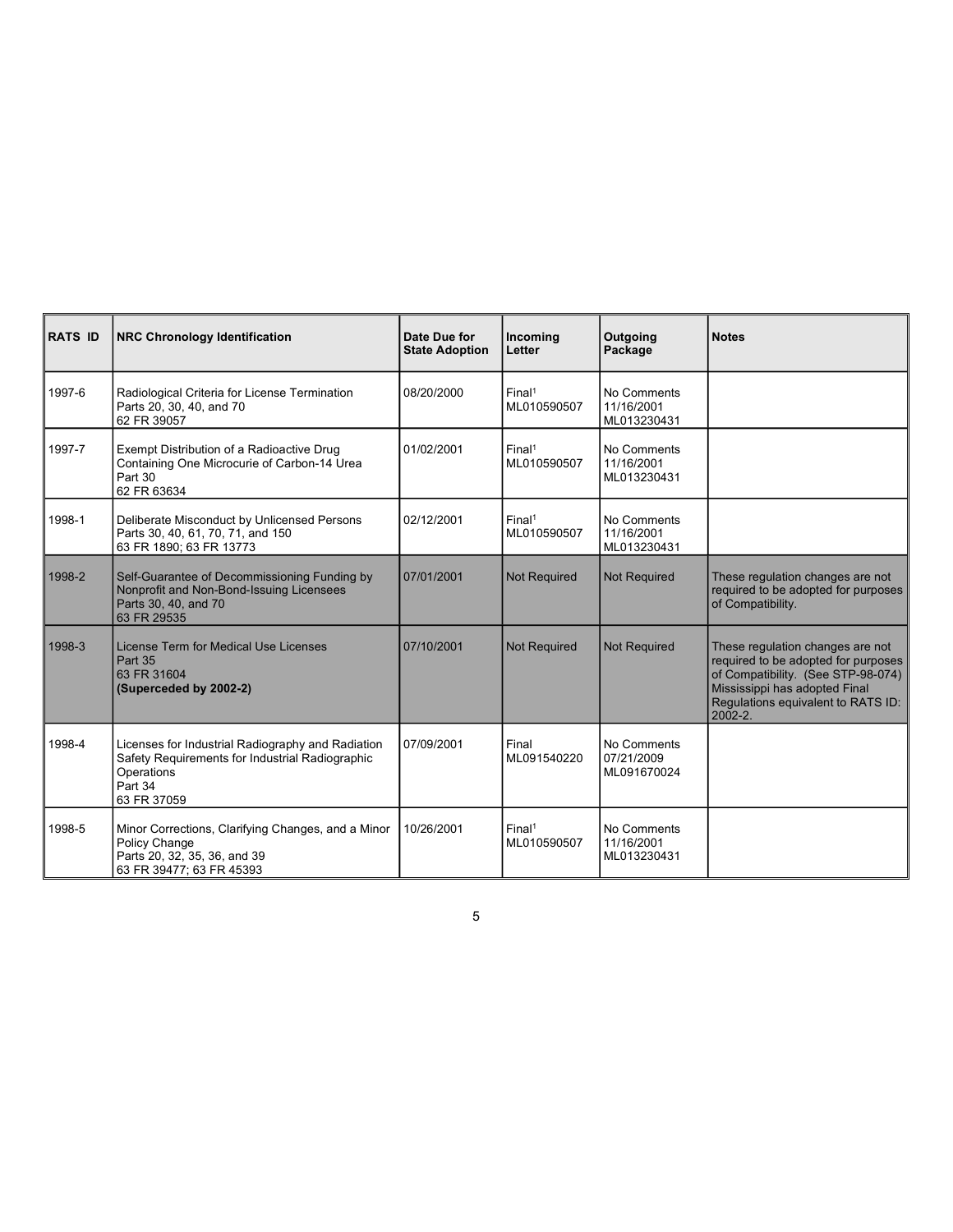| <b>RATS ID</b> | <b>NRC Chronology Identification</b>                                                                                                                         | Date Due for<br><b>State Adoption</b> | Incoming<br>Letter                  | Outgoing<br>Package                      | <b>Notes</b>                                                                                 |  |
|----------------|--------------------------------------------------------------------------------------------------------------------------------------------------------------|---------------------------------------|-------------------------------------|------------------------------------------|----------------------------------------------------------------------------------------------|--|
| 1998-6         | Transfer for Disposal and Manifests: Minor<br><b>Technical Conforming Amendment</b><br>Part 20<br>63 FR 50127                                                | 11/20/2001                            | Final <sup>1</sup><br>ML010590507   | No Comments<br>11/16/2001<br>ML013230431 |                                                                                              |  |
| 1999-1         | Radiological Criteria for License Termination of<br><b>Uranium Recovery Facilities</b><br>Part 40<br>64 FR 17506                                             | 06/11/2002                            | Not Required                        | Not Required                             | Mississippi does not have the<br>authority to regulate this material<br>under its Agreement. |  |
| 1999-2         | Requirements for Those Who Possess Certain<br>Industrial Devices Containing Byproduct Material to<br>Provide Requested Information<br>Part 31<br>64 FR 42269 | 10/04/2002                            | Not Required                        | <b>Not Required</b>                      | These regulation changes are not<br>required to be adopted for purposes<br>of Compatibility. |  |
| 1999-3         | Respiratory Protection and Controls to Restrict<br>Internal Exposure<br>Part 20<br>64 FR 54543; 64 FR 55524                                                  | 02/02/2003                            | Final <sup>1</sup><br>ML010590507   | No Comments<br>11/16/2001<br>ML013230431 |                                                                                              |  |
| 2000-1         | Energy Compensation Sources for Well Logging<br>and Other Regulatory Clarifications<br>Part 39<br>65 FR 20337                                                | 05/17/2003                            | Final<br>ML040290385                | No Comments<br>02/03/2004<br>ML040340553 |                                                                                              |  |
| 2000-2         | New Dosimetry Technology<br>Parts 34, 36, and 39<br>65 FR 63750                                                                                              | 01/08/2004                            | Final<br>ML040290385                | No Comments<br>02/03/2004<br>ML040340553 |                                                                                              |  |
| 2001-1         | Requirements for Certain Generally Licensed<br>Industrial Devices Containing Byproduct Material<br>Parts 30, 31, and 32<br>65 FR 79162                       | 02/16/2004                            | Final<br>ML12275A387                | Comments<br>07/09/2013<br>ML13002A239    |                                                                                              |  |
|                |                                                                                                                                                              |                                       | <b>Revised Final</b><br>ML17139D421 | No Comments<br>06/15/2017<br>ML17139D420 |                                                                                              |  |

 $6\,$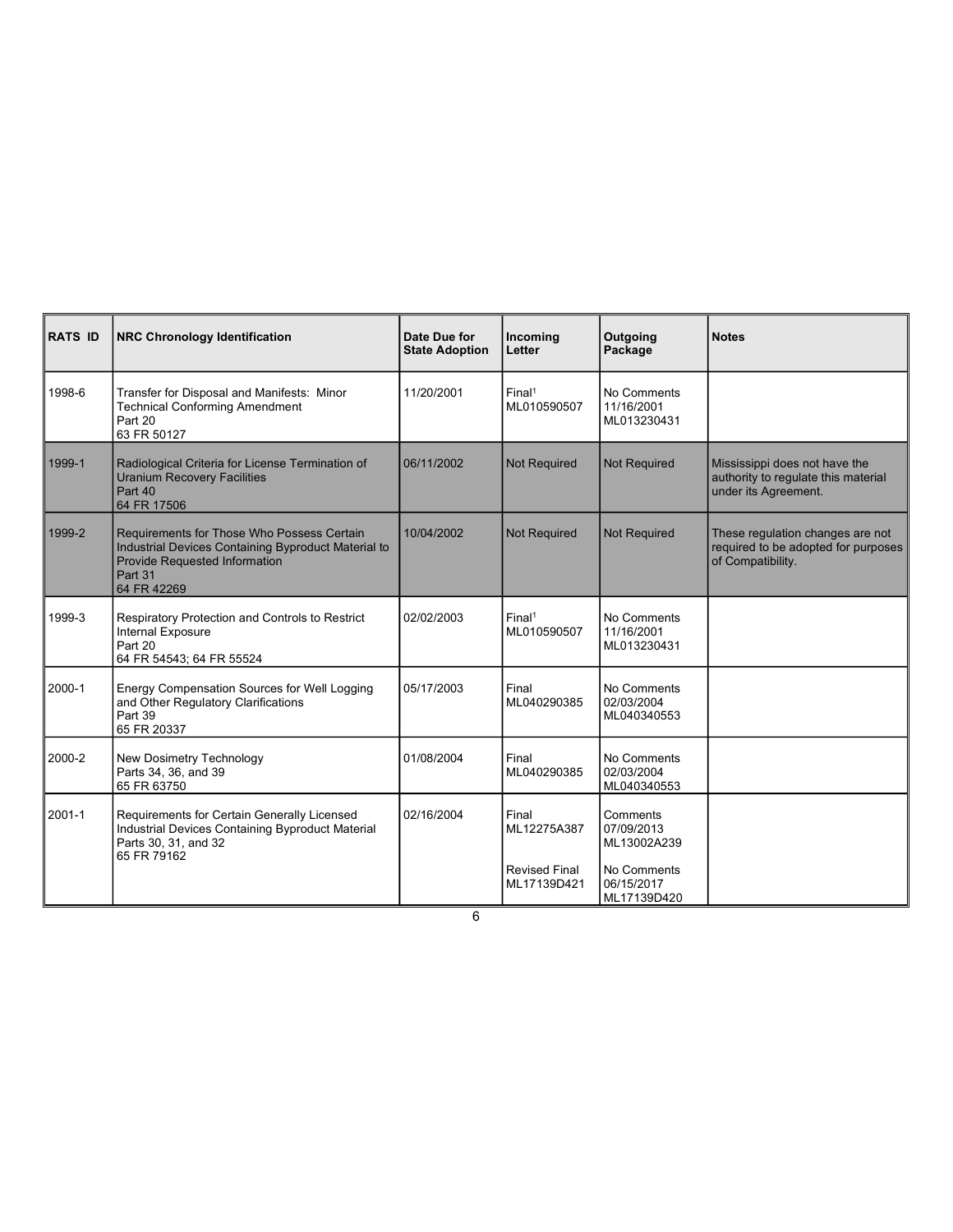| RATS ID | <b>NRC Chronology Identification</b>                                                                                              | Date Due for<br><b>State Adoption</b> | Incoming<br>Letter                  | Outgoing<br>Package                      | <b>Notes</b> |
|---------|-----------------------------------------------------------------------------------------------------------------------------------|---------------------------------------|-------------------------------------|------------------------------------------|--------------|
| 2002-1  | Revision of the Skin Dose Limit<br>Part 20<br>67 FR 16298                                                                         | 04/05/2005                            | Final<br>ML051380417                | No Comments<br>06/15/2005<br>ML051660091 |              |
| 2002-2  | Medical Use of Byproduct Material<br>Parts 20, 32, and 35<br>67 FR 20249                                                          | 10/24/2005                            | Final<br>ML051380417                | No Comments<br>06/15/2005<br>ML051660091 |              |
| 2003-1  | <b>Financial Assurance for Materials Licensees</b><br>Parts 30, 40, 70<br>68 FR 57327                                             | 12/03/2006                            | Final<br>ML12275A387                | No Comments<br>07/09/2013<br>ML13002A239 |              |
| 2004-1  | Compatibility With IAEA Transportation Safety<br>Standards and Other Transportation Safety<br>Amendments<br>Part 71<br>69 FR 3697 | 10/01/2007                            | Final<br>ML12275A387                | Comments<br>07/09/2013<br>ML13002A239    |              |
|         |                                                                                                                                   |                                       | <b>Revised Final</b><br>ML17139D421 | Comment<br>06/15/2017<br>ML17139D420     |              |
| 2005-1  | Security Requirements for Portable Gauges<br>Containing Byproduct Material<br>Part 30<br>70 FR 2001                               | 07/11/2008                            | Final<br>ML091540220                | No Comments<br>07/21/2009<br>ML091670024 |              |
| 2005-2  | Medical Use of Byproduct Material - Recognition of<br><b>Specialty Boards</b><br>Part 35<br>70 FR 16336; 71 FR 1926               | 04/29/2008                            | Final<br>ML091540220                | No Comments<br>07/21/2009<br>ML091670024 |              |
| 2005-3  | Increased Controls for Risk-Significant Radioactive<br>Sources (NRC Order EA-05-090)<br>70 FR 72128                               | 12/01/2005                            | License<br>Condition<br>ML053110130 | No Comments<br>11/07/2005<br>ML053120172 |              |
| 2006-1  | <b>Minor Amendments</b><br>Parts 20, 30, 32, 35, 40, and 70                                                                       | 03/27/2009                            | Final<br>ML091540220                | No Comments<br>07/21/2009                |              |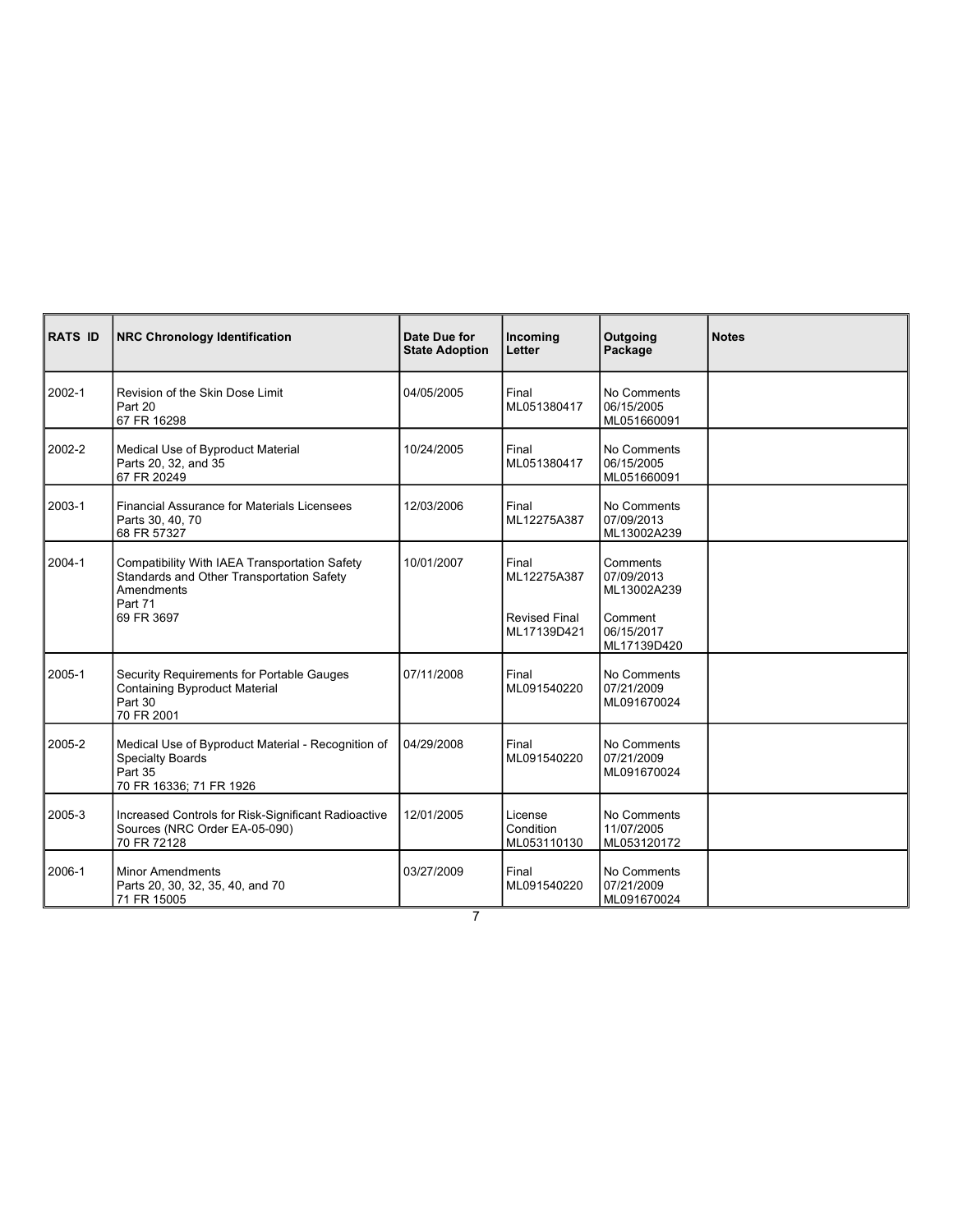| RATS ID | <b>NRC Chronology Identification</b>                                                                                                                                               | Date Due for<br><b>State Adoption</b> | Incoming<br>Letter                                          | Outgoing<br>Package                                                                 | <b>Notes</b> |
|---------|------------------------------------------------------------------------------------------------------------------------------------------------------------------------------------|---------------------------------------|-------------------------------------------------------------|-------------------------------------------------------------------------------------|--------------|
| 2006-2  | National Source Tracking System - Serialization<br>Requirements<br>Part 32 with reference to Part 20 Appendix E<br>71 FR 65685                                                     | 02/06/2007                            | Final<br>ML091540220                                        | No Comments<br>07/21/2009<br>ML091670024                                            |              |
| 2006-3  | National Source Tracking System<br>Part 20<br>71 FR 65685, 72 FR 59162                                                                                                             | 01/31/2009                            | Final<br>ML091540220<br>License<br>Condition<br>ML083460151 | No Comments<br>07/21/2009<br>ML091670024<br>No Comment<br>12/30/2008<br>ML083530040 |              |
| 2007-1  | Medical Use of Byproduct Material - Minor<br>Corrections and Clarifications<br>Parts 32 and 35<br>72 FR 45147, 54207                                                               | 10/29/2010                            | Final<br>ML091540220                                        | No Comments<br>07/21/2009<br>ML091670024                                            |              |
| 2007-2  | Exemptions From Licensing, General Licenses, and<br>Distribution of Byproduct Material: Licensing and<br><b>Reporting Requirements</b><br>Parts 30, 31, 32, and 150<br>72 FR 58473 | 12/17/2010                            | Final<br>ML091540220                                        | No Comments<br>07/21/2009<br>ML091670024                                            |              |
| 2007-3  | Requirements for Expanded Definition of Byproduct<br>Material<br>Parts 20, 30, 31, 32, 33, 35, 61, and 150<br>72 FR 55864                                                          | 11/30/2010                            | Final<br>ML12275A387<br><b>Revised Final</b><br>ML17139D421 | Comments<br>07/09/2013<br>ML13002A239<br>No Comments<br>06/15/2017                  |              |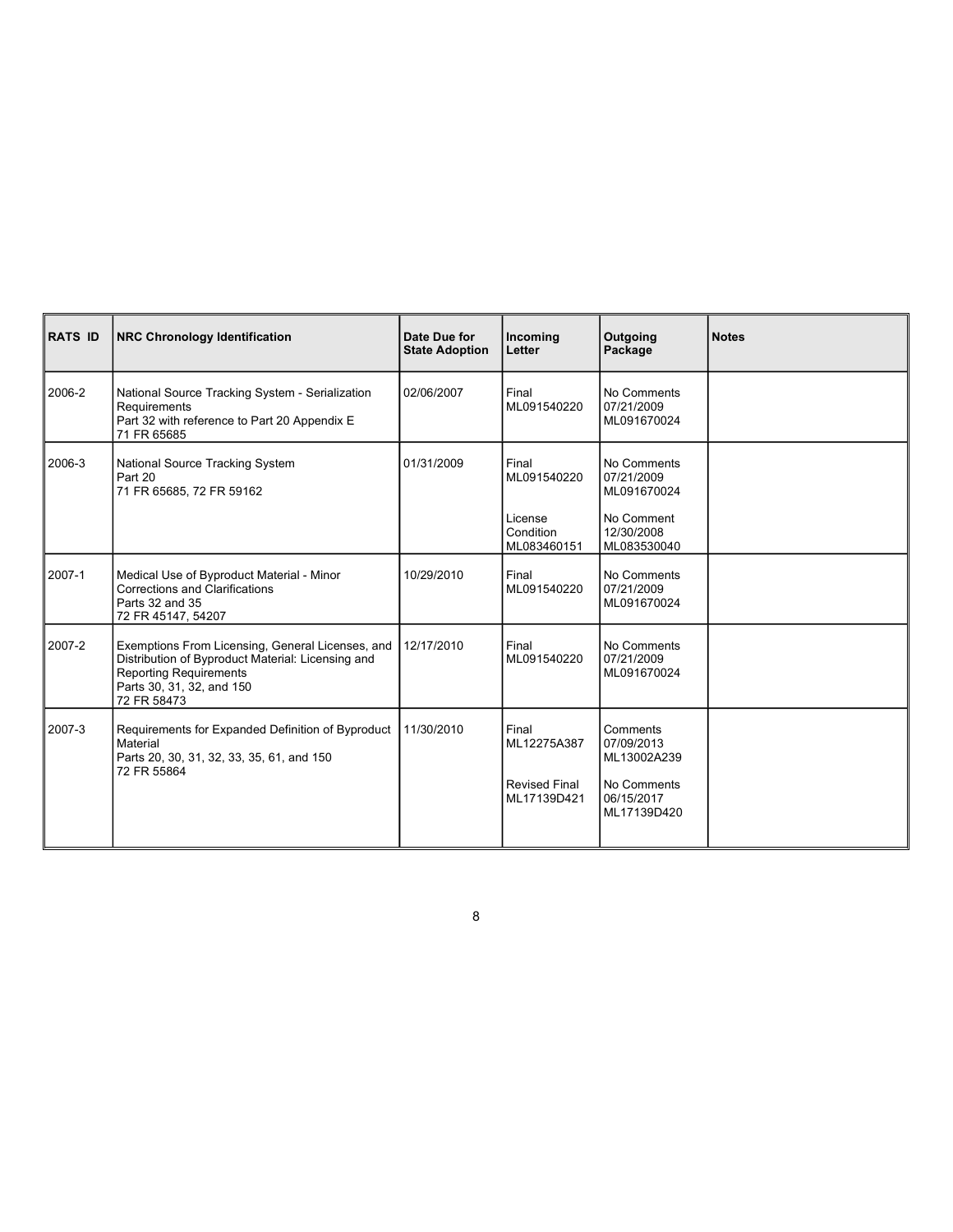| RATS ID | <b>NRC Chronology Identification</b>                                                                                                                                                         | Date Due for<br><b>State Adoption</b> | Incoming<br>Letter                              | Outgoing<br>Package                                                            | <b>Notes</b>                                              |
|---------|----------------------------------------------------------------------------------------------------------------------------------------------------------------------------------------------|---------------------------------------|-------------------------------------------------|--------------------------------------------------------------------------------|-----------------------------------------------------------|
| 2007-4  | Order Imposing Fingerprinting Requirements and<br>Criminal History Records Check Requirements for<br>Unescorted Access to Certain Radioactive Material<br>NRC Order EA-07-305<br>72 FR 70901 | 06/05/2008                            | License<br>Condition<br>ML081090337             | No Comments<br>05/01/2008<br>ML081220282                                       |                                                           |
| 2008-1  | Occupational Dose Records, Labeling Containers,<br>and Total Effective Dose Equivalent<br>Parts 19 and 20<br>72 FR 68043                                                                     | 02/15/2011                            | Final<br>ML091540220                            | No Comments<br>07/21/2009<br>ML091670024                                       |                                                           |
| 2009-1  | Medical Use of Byproduct Material - Authorized<br>User Clarification<br>Part 35<br>74 FR 33901                                                                                               | 09/28/2012                            | Final<br>ML12275A387                            | No Comments<br>07/09/2013<br>ML13002A239                                       |                                                           |
| 2011-1  | Decommissioning Planning<br>Parts 20, 30, 40, and 70<br>76 FR 35512                                                                                                                          | 12/17/2015                            | Proposed<br>ML18317A537<br>Final<br>ML18234A433 | Comments<br>02/27/2018<br>ML17317A536<br>Comments<br>10/25/2018<br>ML18234A391 | Mississippi incorporates all<br>regulations by reference. |
|         |                                                                                                                                                                                              |                                       | Final<br>ML18234A483                            | Comments<br>October 25, 2018<br>ML18234A391                                    |                                                           |
|         |                                                                                                                                                                                              |                                       | <b>Revised Final</b><br>ML21025A087             | No Comments<br>02/08/2021<br>ML21025A427                                       |                                                           |
| 2011-2  | Licenses, Certifications, and Approvals for Materials   11/14/2014<br>Licensees<br>Parts 30, 36, 39, 40, 70, and 150                                                                         |                                       | Final<br>ML12275A387                            | No Comments<br>07/09/2013<br>ML13002A239                                       |                                                           |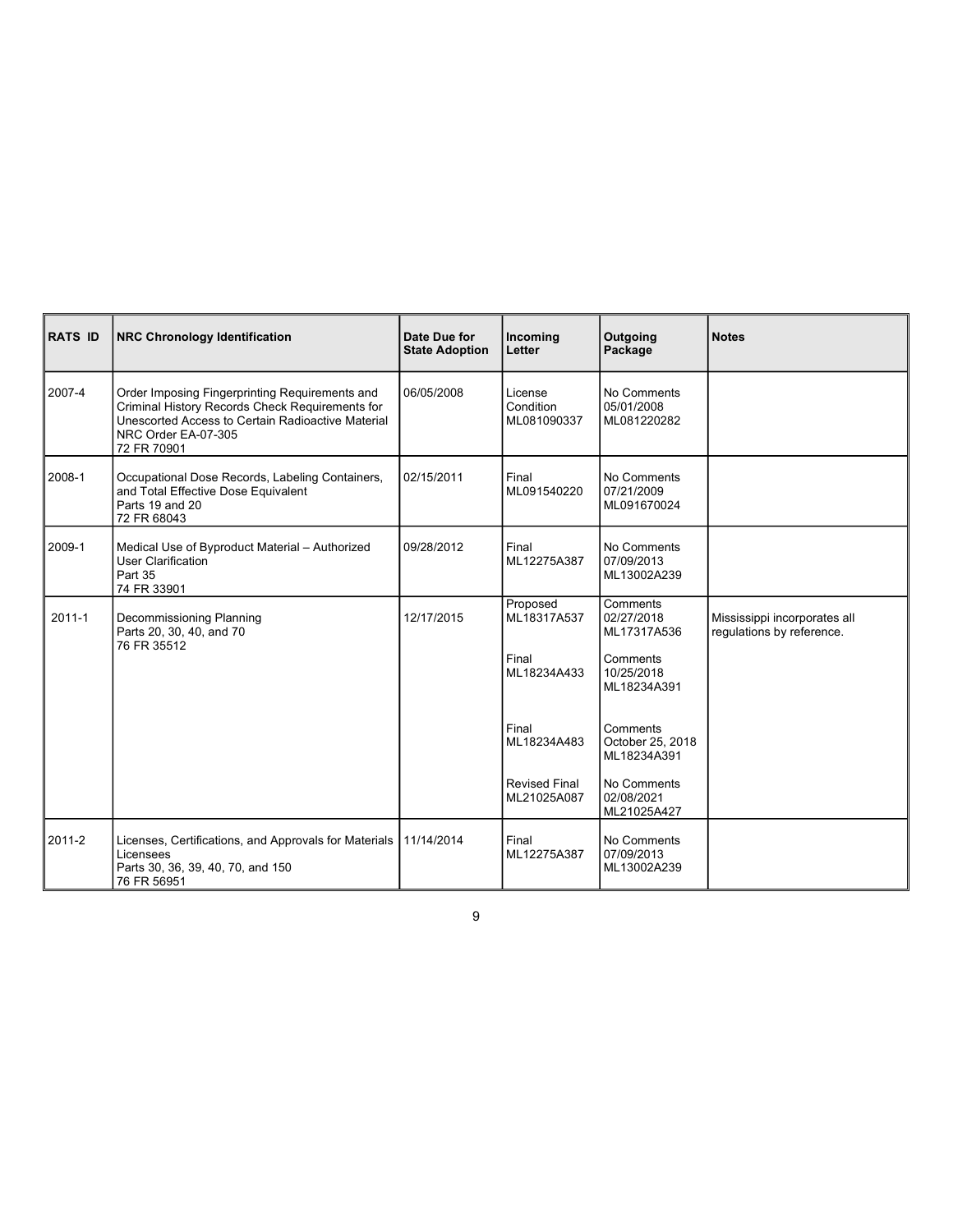| <b>RATS ID</b> | <b>NRC Chronology Identification</b>                                                                                            | Date Due for<br><b>State Adoption</b> | Incoming<br>Letter                  | Outgoing<br>Package                         | <b>Notes</b>                                              |
|----------------|---------------------------------------------------------------------------------------------------------------------------------|---------------------------------------|-------------------------------------|---------------------------------------------|-----------------------------------------------------------|
| 2012-1         | Change of Compatibility of 10 CFR 31.5 and 31.6<br>(See RATS ID: 2001-1 for Rule text)<br>77 FR 3640                            | 01/25/2015                            | Final<br>ML12275A387                | Comments<br>07/09/2013<br>ML13002A239       |                                                           |
|                |                                                                                                                                 |                                       | <b>Revised Final</b><br>ML17081A234 | No Comments<br>04/06/2017<br>ML17081A217    |                                                           |
| 2012-2         | Advance Notification to Native American Tribes of<br>Transportation of Certain Types of Nuclear Waste<br>Part 71<br>77 FR 34194 | 08/10/2015                            | <b>Revised Final</b><br>ML17081A234 | No Comments<br>04/06/2017<br>ML17081A217    |                                                           |
| 2012-3         | <b>Technical Corrections</b><br>Parts 30, 34, 40, and 71<br>77 FR 39899                                                         | 08/06/2015                            | <b>Revised Final</b><br>ML17081A234 | No Comments<br>04/06/2017<br>ML17081A217    |                                                           |
| 2012-4         | Requirements for Distribution of Byproduct Material<br>Parts 30, 31, 32, 40, and 70<br>77 FR 43666                              | 10/23/2015                            | Proposed<br>ML18317A537             | Comments<br>02/27/2018<br>ML17317A536       | Mississippi incorporates all<br>regulations by reference. |
|                |                                                                                                                                 |                                       | Final<br>ML18234A433                | Comments<br>10/25/2018<br>ML18234A391       |                                                           |
|                |                                                                                                                                 |                                       | Final<br>ML18234A483                | Comments<br>October 25, 2018<br>ML18234A391 |                                                           |
|                |                                                                                                                                 |                                       | <b>Revised Final</b><br>ML21025A087 | No Comments<br>02/08/2021<br>ML21025A427    |                                                           |
|                | Physical Protection of Byproduct Material,                                                                                      | 03/19/2016                            | License<br>Condition                | No Comments<br>08/05/2015                   | Mississippi incorporates all<br>regulations by reference. |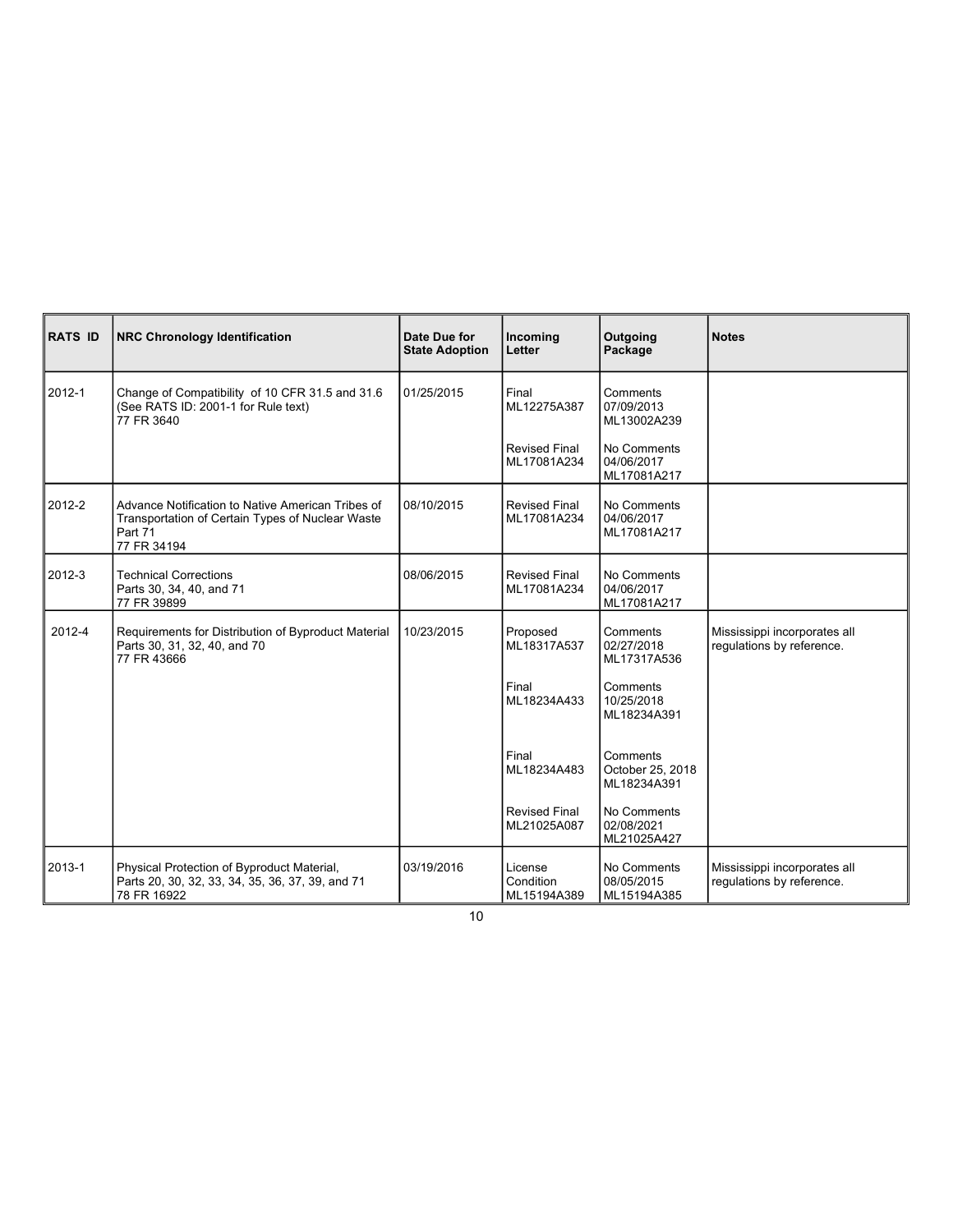| RATS ID | <b>NRC Chronology Identification</b>                                                                                                                                   | Date Due for<br><b>State Adoption</b> | Incoming<br>Letter                                                                                             | Outgoing<br>Package                                                                                                                                                                      | <b>Notes</b>                                                    |
|---------|------------------------------------------------------------------------------------------------------------------------------------------------------------------------|---------------------------------------|----------------------------------------------------------------------------------------------------------------|------------------------------------------------------------------------------------------------------------------------------------------------------------------------------------------|-----------------------------------------------------------------|
| 2013-2  | Distribution of Source Material to Exempt Persons<br>and to General Licensees and Revision of<br>General License and Exemptions<br>Parts 30, 40, and 70<br>78 FR 32310 | 08/27/2016                            | Proposed<br>ML18317A537<br>Final<br>ML18234A433<br>Final<br>ML18234A483<br><b>Revised Final</b><br>ML21025A087 | Comments<br>02/27/2018<br>ML17317A536<br>Comments<br>10/25/2018<br>ML18234A391<br>Comments<br>October 25, 2018<br>ML18234A391<br>No Comments<br>02/08/2021                               | Mississippi incorporates all<br>regulations by reference.       |
| 2015-1  | Domestic Licensing of Special Nuclear Material -<br>Written Reports and Clarifying Amendments<br>Part 70<br>79 FR 57721, 80 FR 143                                     | 01/26/2018                            | Proposed<br>ML18317A537<br>Final<br>ML18234A433<br>Final<br>ML18234A483<br><b>Revised Final</b><br>ML21025A087 | ML21025A427<br>Comments<br>02/27/2018<br>ML17317A536<br>Comments<br>10/25/2018<br>ML18234A391<br>Comments<br>October 25, 2018<br>ML18234A391<br>No Comments<br>02/08/2021<br>ML21025A427 | Mississippi incorporates 10 CFR 70<br>regulations by reference. |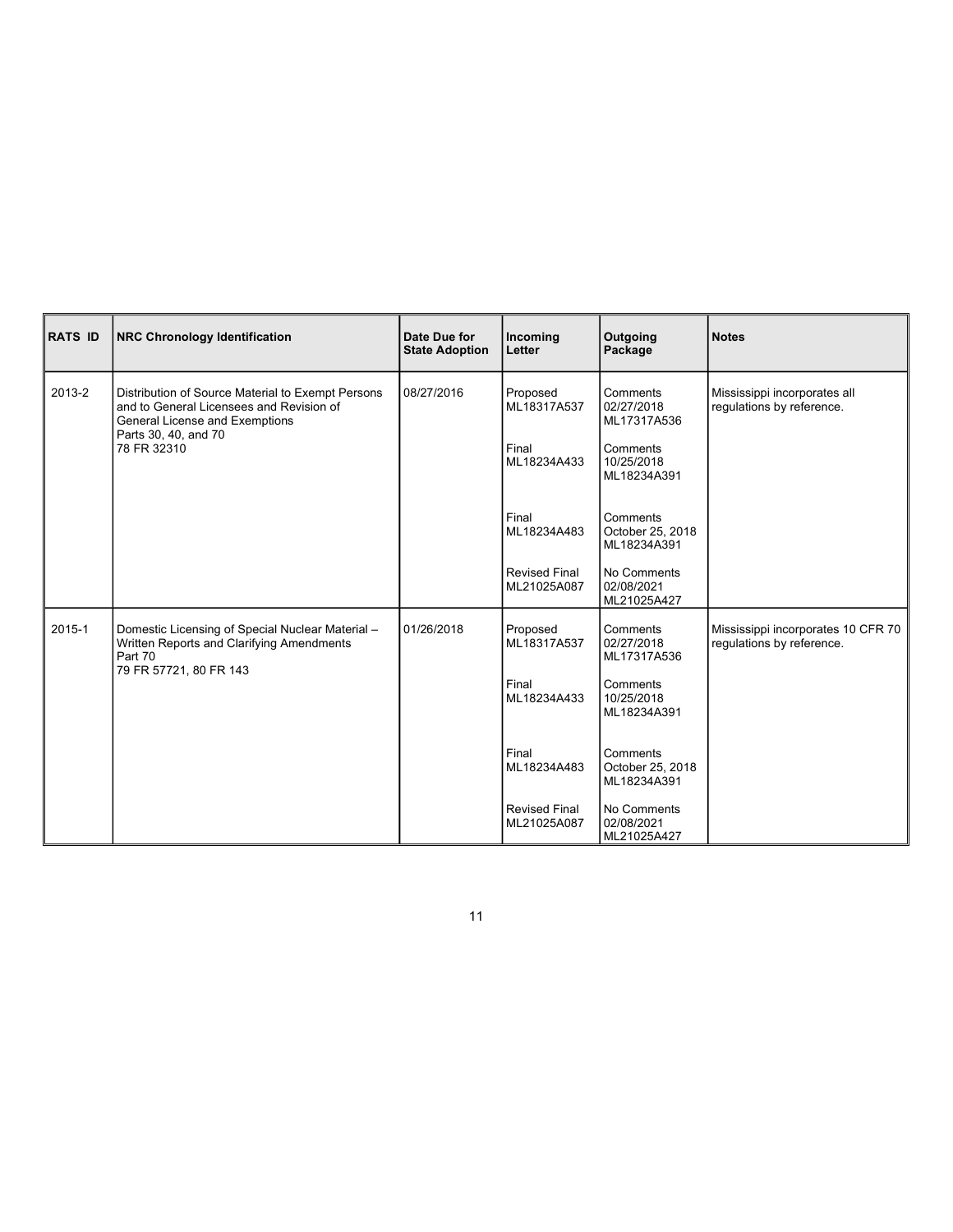| RATS ID | <b>NRC Chronology Identification</b>                                                                                                                  | Date Due for<br><b>State Adoption</b>    | Incoming<br>Letter                  | Outgoing<br>Package                         | <b>Notes</b>                                                         |
|---------|-------------------------------------------------------------------------------------------------------------------------------------------------------|------------------------------------------|-------------------------------------|---------------------------------------------|----------------------------------------------------------------------|
| 2015-2  | Safeguards Information - Modified Handling<br>Categorization, Change for Materials Facilities<br>Parts 30, 37, 73, and 150<br>79 FR 58664, 80 FR 3865 | 01/28/2018                               | Proposed<br>ML18317A537             | Comments<br>02/27/2018<br>ML17317A536       | Mississippi incorporates all<br>applicable regulations by reference. |
|         |                                                                                                                                                       |                                          | Final<br>ML18234A433                | Comments<br>10/25/2018<br>ML18234A391       |                                                                      |
|         |                                                                                                                                                       |                                          | Final<br>ML18234A483                | Comments<br>October 25, 2018<br>ML18234A391 |                                                                      |
|         |                                                                                                                                                       |                                          | <b>Revised Final</b><br>ML21025A087 | No Comments<br>02/08/2021<br>ML21025A427    |                                                                      |
| 2015-3  | Revisions to Transportation Safety Requirements<br>and Harmonization with International Atomic<br><b>Energy Agency Transportation Requirements</b>    | 07/13/2018<br>*extended to<br>08/15/2020 | Proposed<br>ML18317A537             | Comments<br>02/27/2018<br>ML17317A536       | Mississippi incorporates 10 CFR 71I<br>regulations by reference.     |
|         | Part 71<br>80 FR 33987                                                                                                                                | See STC 17-060                           | Final<br>ML18234A433                | Comments<br>10/25/2018<br>ML18234A391       |                                                                      |
|         |                                                                                                                                                       |                                          | Final<br>ML18234A483                | Comments<br>October 25, 2018<br>ML18234A391 |                                                                      |
|         |                                                                                                                                                       |                                          | <b>Revised Final</b><br>ML21025A087 | No Comments<br>02/08/2021<br>ML21025A427    |                                                                      |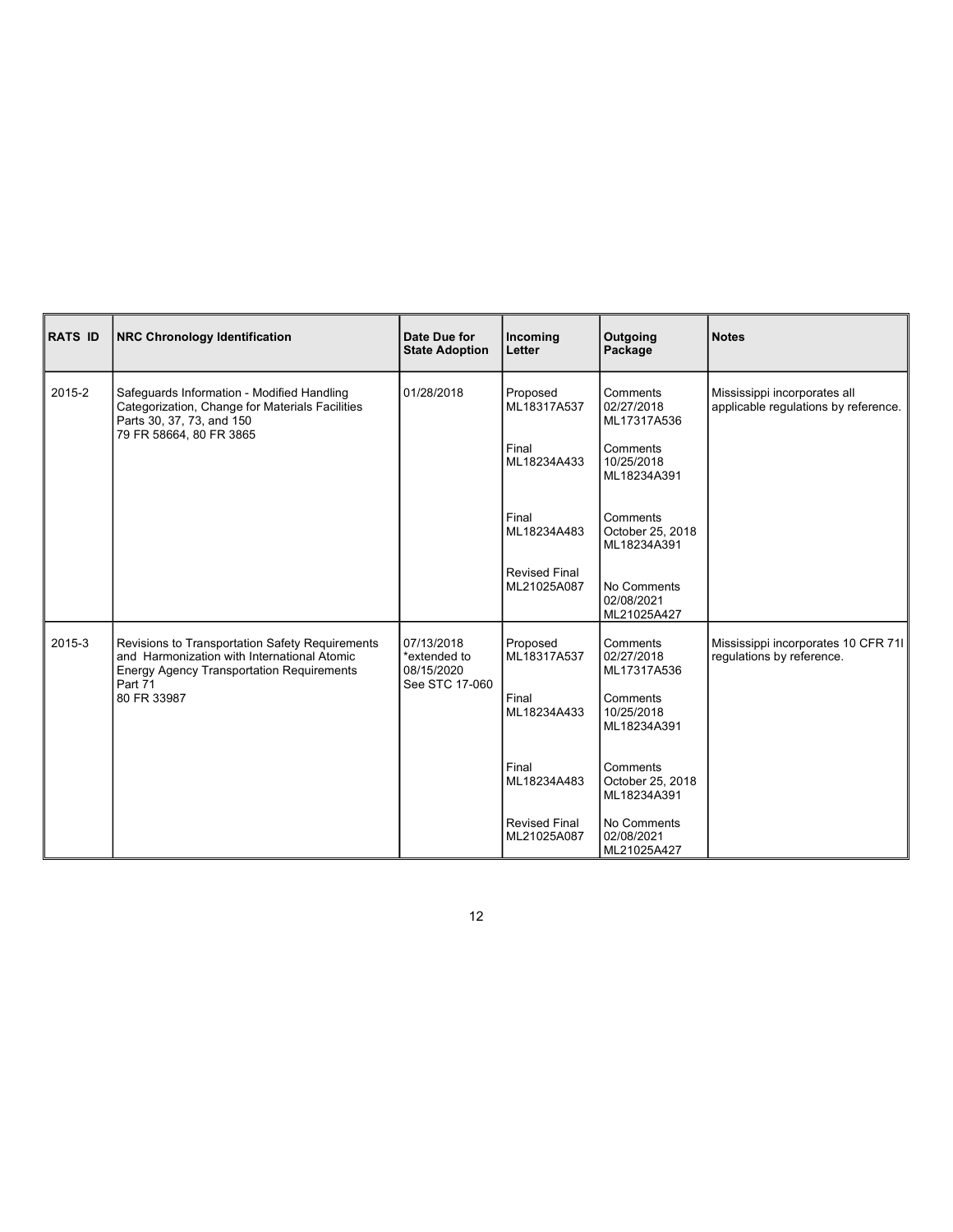| RATS ID | NRC Chronology Identification                                                                 | Date Due for<br><b>State Adoption</b> | Incoming<br>Letter                  | Outgoing<br>Package                         | <b>Notes</b>                                              |
|---------|-----------------------------------------------------------------------------------------------|---------------------------------------|-------------------------------------|---------------------------------------------|-----------------------------------------------------------|
| 2015-4  | Miscellaneous Corrections, Parts 37 and 40<br>80 FR 45841                                     | 09/02/2018                            | Proposed<br>ML18317A537             | Comments<br>02/27/2018<br>ML17317A536       | Mississippi incorporates all<br>regulations by reference. |
|         |                                                                                               |                                       | Final<br>ML18234A433                | Comments<br>10/25/2018<br>ML18234A391       |                                                           |
|         |                                                                                               |                                       | Final<br>ML18234A483                | Comments<br>October 25, 2018<br>ML18234A391 |                                                           |
|         |                                                                                               |                                       | <b>Revised Final</b><br>ML21025A087 | No Comments<br>02/08/2021<br>ML21025A427    |                                                           |
| 2015-5  | Miscellaneous Corrections<br>Parts 19, 20, 30, 32, 37, 40, 61, 70, 71, and 150<br>80 FR 74974 | 12/31/2018                            | Proposed<br>ML18317A537             | Comments<br>02/27/2018<br>ML17317A536       | Mississippi incorporates all<br>regulations by reference. |
|         |                                                                                               |                                       | Final<br>ML18234A433                | Comments<br>10/25/2018<br>ML18234A391       |                                                           |
|         |                                                                                               |                                       | Final<br>ML18234A483                | Comments<br>October 25, 2018<br>ML18234A391 |                                                           |
|         |                                                                                               |                                       | <b>Revised Final</b><br>ML21025A087 | No Comments<br>02/08/2021                   |                                                           |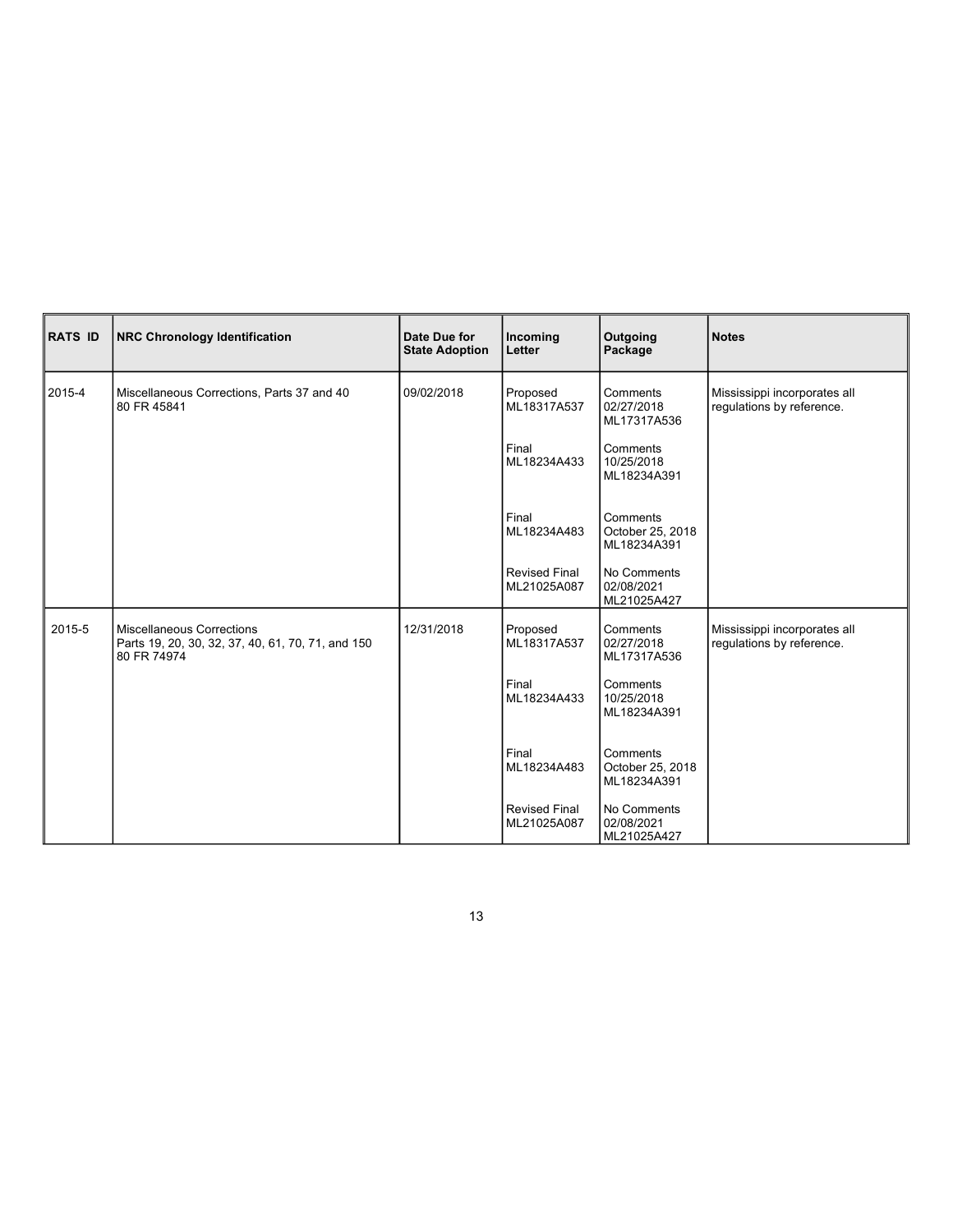| RATS ID | NRC Chronology Identification                                                                                                                       | Date Due for<br><b>State Adoption</b> | Incoming<br>Letter                                                                                             | Outgoing<br>Package                                                                                                                                                       | <b>Notes</b>                                                |
|---------|-----------------------------------------------------------------------------------------------------------------------------------------------------|---------------------------------------|----------------------------------------------------------------------------------------------------------------|---------------------------------------------------------------------------------------------------------------------------------------------------------------------------|-------------------------------------------------------------|
| 2018-1  | Medical Use of Byproduct Material - Medical Event<br>Definitions, Training and Experience, and Clarifying<br>Amendments, 10 CFR Parts 30, 32 and 35 | 01/14/2022                            | Proposed<br>ML18317A537<br>Final<br>ML18234A433<br>Final<br>ML18234A483<br><b>Revised Final</b><br>ML21025A087 | Comments<br>02/27/2018<br>ML17317A536<br>Comments<br>10/25/2018<br>ML18234A391<br>Comments<br>October 25, 2018<br>ML18234A391<br>No Comments<br>02/08/2021<br>ML21025A427 | Mississippi incorporates these<br>regulations by reference. |
| 2018-2  | Miscellaneous Corrections -<br>Organizational Changes<br>10 CFR Parts 37, 40. 70 and 71                                                             | 12/21/2021                            | Proposed<br>ML18317A537<br>Final<br>ML18234A433<br>Final<br>ML18234A483<br><b>Revised Final</b><br>ML21025A087 | Comments<br>02/27/2018<br>ML17317A536<br>Comments<br>10/25/2018<br>ML18234A391<br>Comments<br>October 25, 2018<br>ML18234A391<br>No Comments<br>02/08/2021<br>ML21025A427 | Mississippi incorporates all<br>regulations by reference.   |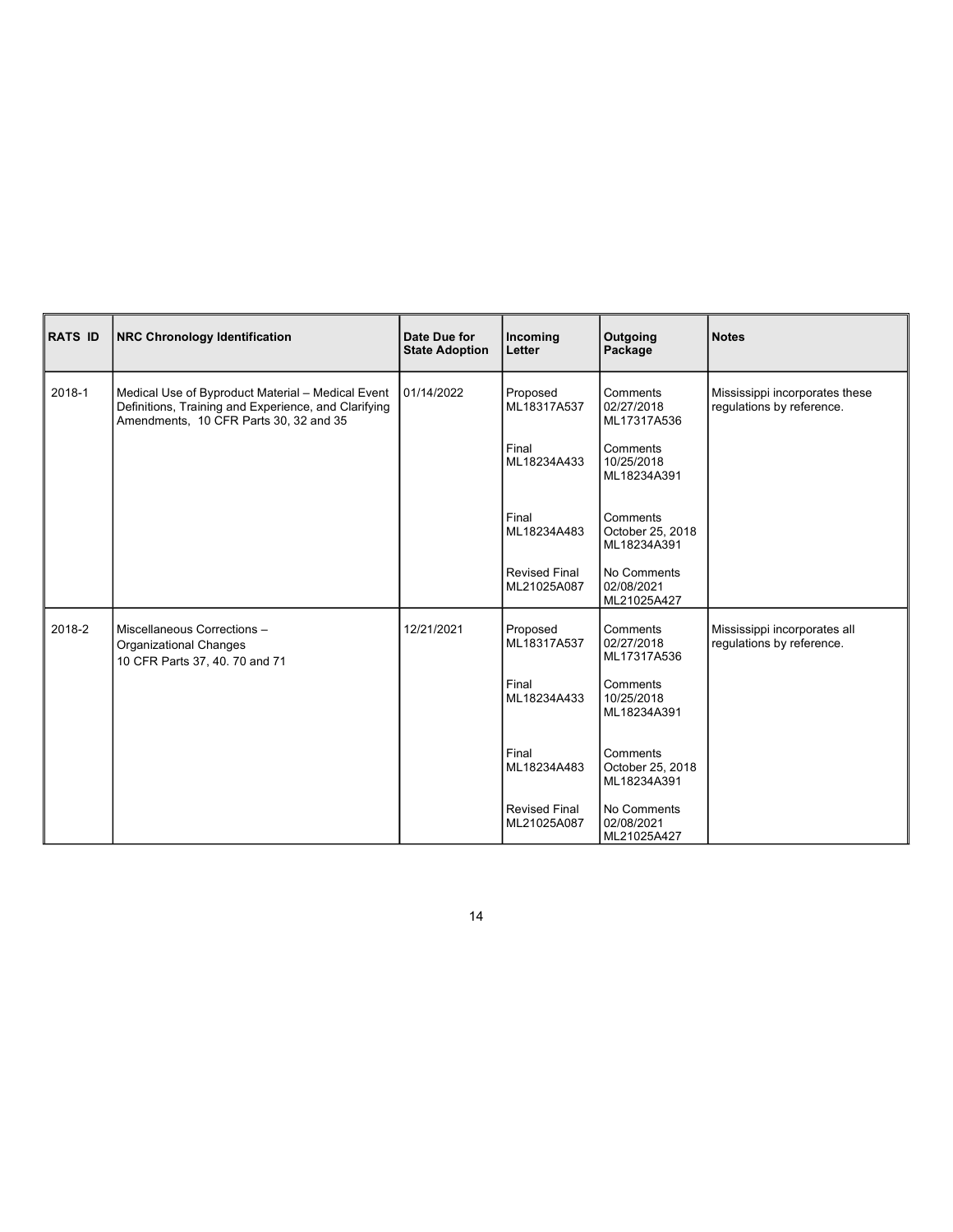| RATS ID | NRC Chronology Identification                                               | Date Due for<br><b>State Adoption</b> | Incoming<br>Letter                  | Outgoing<br>Package                         | Notes                                                                |
|---------|-----------------------------------------------------------------------------|---------------------------------------|-------------------------------------|---------------------------------------------|----------------------------------------------------------------------|
| 2018-3  | Miscellaneous Corrections<br>10 CFR Parts 1, 2, 34, 37, 50, 71, 73, and 140 | 07/30/2022                            | Proposed<br>ML18317A537             | Comments<br>02/27/2018<br>ML17317A536       | Mississippi incorporates all<br>applicable regulations by reference. |
|         |                                                                             |                                       | Final<br>ML18234A433                | Comments<br>10/25/2018<br>ML18234A391       |                                                                      |
|         |                                                                             |                                       | Final<br>ML18234A483                | Comments<br>October 25, 2018<br>ML18234A391 |                                                                      |
|         |                                                                             |                                       | <b>Revised Final</b><br>ML21025A087 | No Comments<br>02/08/2021<br>ML21025A427    |                                                                      |
| 2019-1  | Miscellaneous Corrections<br>10 CFR Parts 2, 21, 37, 50, 52, 73, and 110    | 12/18/2022                            | Proposed<br>ML18317A537             | Comments<br>02/27/2018<br>ML17317A536       | Mississippi incorporates all<br>applicable regulations by reference. |
|         |                                                                             |                                       | Final<br>ML18234A433                | Comments<br>10/25/2018<br>ML18234A391       |                                                                      |
|         |                                                                             |                                       | Final<br>ML18234A483                | Comments<br>October 25, 2018<br>ML18234A391 |                                                                      |
|         |                                                                             |                                       | <b>Revised Final</b><br>ML21025A087 | No Comments<br>02/08/2021<br>ML21025A427    |                                                                      |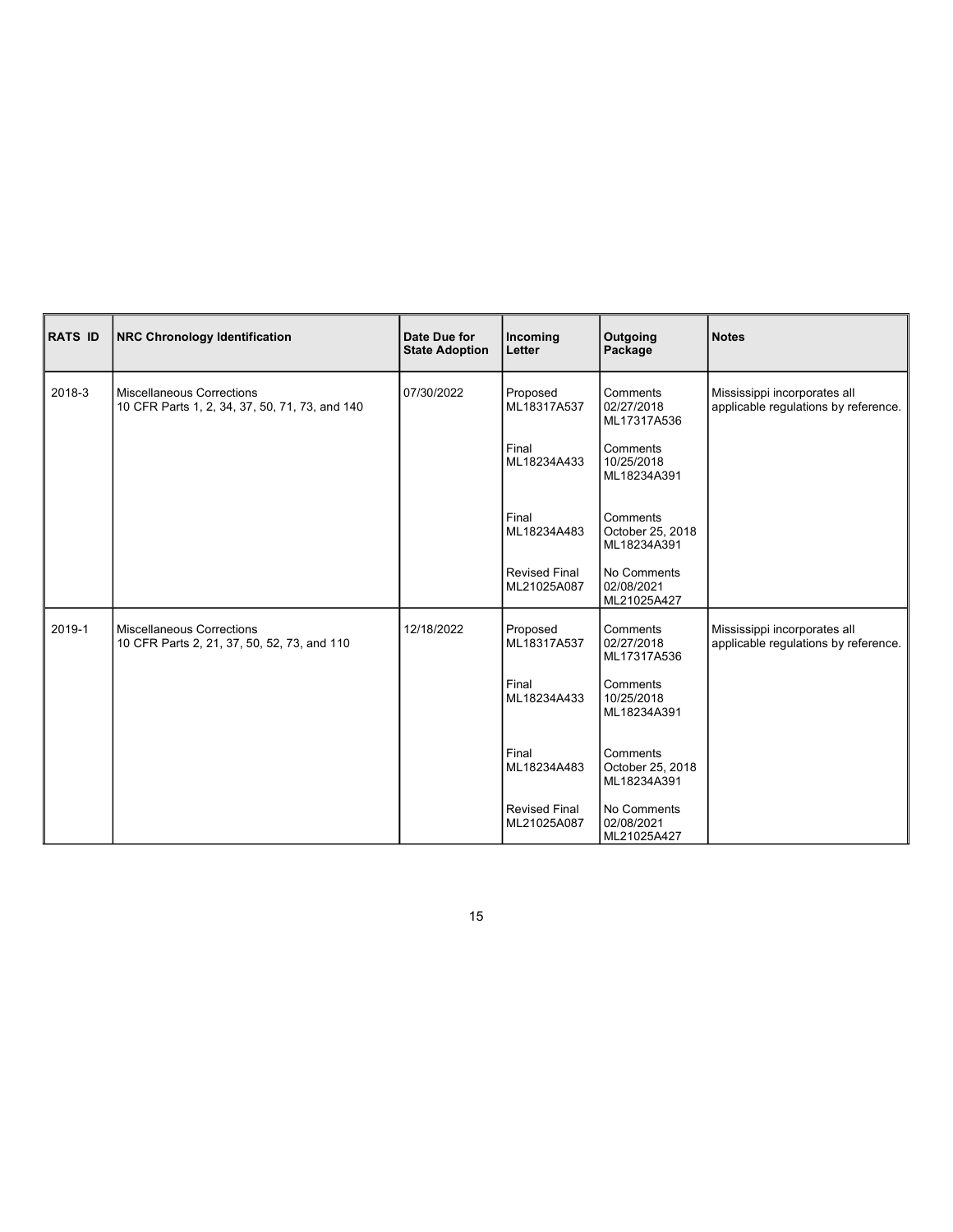| RATS ID | <b>NRC Chronology Identification</b>                                                                                                                   | Date Due for<br><b>State Adoption</b> | Incoming<br>Letter                                          | Outgoing<br>Package                                                                     | Notes                                                                |
|---------|--------------------------------------------------------------------------------------------------------------------------------------------------------|---------------------------------------|-------------------------------------------------------------|-----------------------------------------------------------------------------------------|----------------------------------------------------------------------|
| 2019-2  | Organizational Changes and Conforming<br>Amendments<br>10 CFR Parts 1, 2, 37, 40, 50, 51, 52, 55, 71, 72,<br>73, 74, 100, 140, and 150                 | 12/30/2022                            | Proposed<br>ML18317A537<br>Final<br>ML18234A433             | Comments<br>02/27/2018<br>ML17317A536<br>Comments<br>10/25/2018<br>ML18234A391          | Mississippi incorporates all<br>applicable regulations by reference. |
|         |                                                                                                                                                        |                                       | Final<br>ML18234A483<br><b>Revised Final</b><br>ML21025A087 | Comments<br>October 25, 2018<br>ML18234A391<br>No Comments<br>02/08/2021<br>ML21025A427 |                                                                      |
| 2020-1  | Individual Monitoring Devices<br>10 CFR Parts 34, 36, and 39                                                                                           | 06/16/2023                            |                                                             |                                                                                         |                                                                      |
| 2020-2  | Social Security Number Fraud Prevention<br>10 CFR Parts 9 and 35                                                                                       | 08/17/2023                            |                                                             |                                                                                         |                                                                      |
| 2020-3  | Miscellaneous Corrections<br>10 CFR Parts 1, 2, 19, 20, 21, 30, 34, 35, 40, 50,<br>51, 52, 60, 61, 62, 63, 70, 71, 72, 73, 74, 75, 76,<br>110, and 140 | 11/16/2023                            |                                                             |                                                                                         |                                                                      |
| 2021-1  | Miscellaneous Corrections<br>10 CFR Parts 2, 11, 20, 25, 32, 35, 37, 50, 52,55,<br>70, 72, 73, 95, and 110                                             | 09/08/2024                            |                                                             |                                                                                         |                                                                      |
| 2021-2  | Miscellaneous Corrections                                                                                                                              | 12/30/2024                            |                                                             |                                                                                         |                                                                      |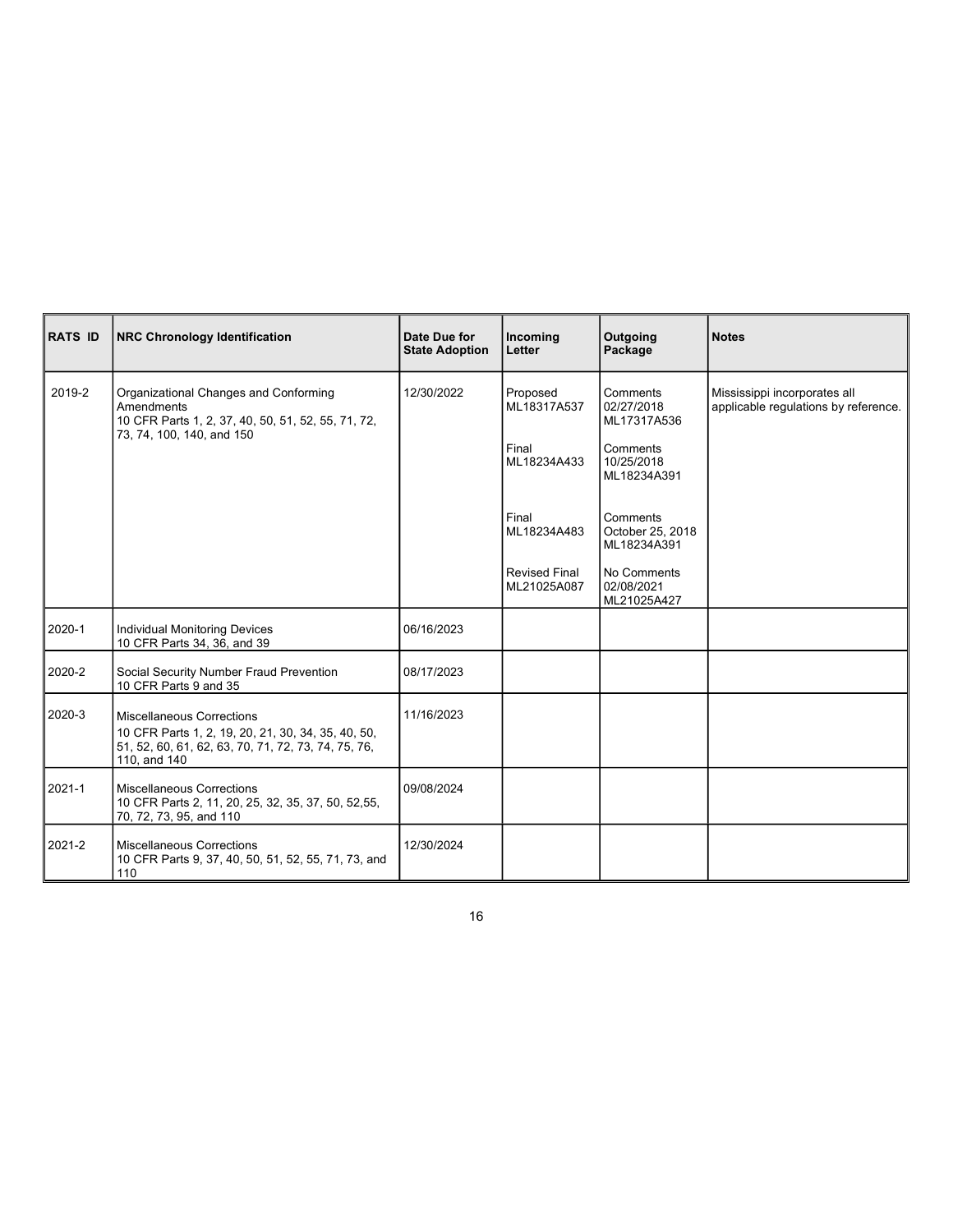| RATS ID          | <b>NRC Chronology Identification</b>                                                 | Date Due for<br><b>State Adoption</b> | Incoming<br>Letter                                                                                             | Outgoing<br>Package                                                                                                                                                       | Notes                                                                                                                                                                |
|------------------|--------------------------------------------------------------------------------------|---------------------------------------|----------------------------------------------------------------------------------------------------------------|---------------------------------------------------------------------------------------------------------------------------------------------------------------------------|----------------------------------------------------------------------------------------------------------------------------------------------------------------------|
| 2022-1           | <b>Miscellaneous Corrections</b><br>10 CFR 1, 2, 20, 30, 40, 50, 55, 70, 73, and 170 | none                                  |                                                                                                                |                                                                                                                                                                           | Provisions are not required for<br>compatibility.                                                                                                                    |
| N/A              | 10 CFR Parts 19, 20, 30, 31, 32, 33, 34, 35, 36, 39,<br>40, 70, 71, and 150          | *see applicable<br><b>RATS IDs</b>    | Proposed<br>ML18317A537<br>Final<br>ML18234A433<br>Final<br>ML18234A483<br><b>Revised Final</b><br>ML21025A087 | Comments<br>02/27/2018<br>ML17317A536<br>Comments<br>10/25/2018<br>ML18234A391<br>Comments<br>October 25, 2018<br>ML18234A391<br>No Comments<br>02/08/2021<br>ML21025A427 | Mississippi submitted final<br>regulations incorporating 10 CFR<br>Parts 19, 20, 30, 31, 32, 33, 34, 35,<br>36, 39, 40, 70, 71, and 150<br>regulations by reference. |
| <mark>*NA</mark> | Legally Binding Requirements, (nonstandard license N/A<br>conditions)                |                                       | License<br>conditions<br>ML22117A156                                                                           | No Comments<br>May 23, 2022<br>ML22117A145                                                                                                                                |                                                                                                                                                                      |

<sup>1</sup> Mississippi submitted a final version of these regulations during the time frame in which the proposed version of these regulations was being reviewed. Staff then continued the review with the submitted final regulations. The outgoing letter (ML013230431) incorrectly states that only the proposed regulations were reviewed.<br><sup>2</sup> IMPEP Team: verify that Mississippi does not have any l

<sup>17</sup>